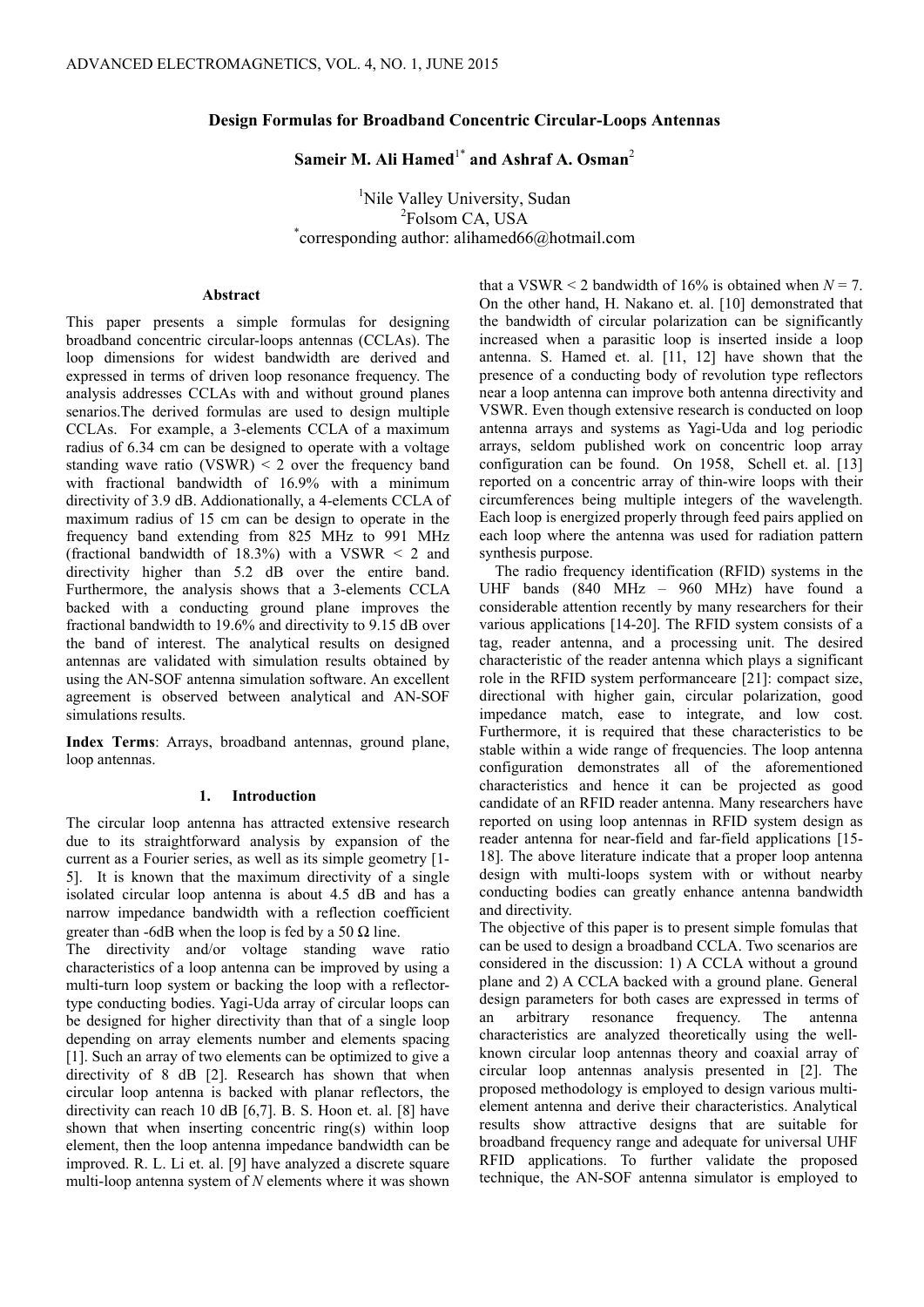produce antenna design characteristics numerically. An execellent agreement between analytical and numerical simulations is observed.

The antenna geometry and theoretical development are discussed in section 2. The design technique is presented in section 3, and numerical results are discussed in section 4. A brief conclusion is provided in section 5.

# **2. Theoretical Development**

The geometry of the problem is shown in Fig. 1. The radius of loop  $i$  ( $i = 1, 2, ..., N$ ) is  $b_i$  and each loop is made of a perfectly conducting thin wire of radius  $a_i$ . Loop *i* is excited by a delta voltage source at  $\phi_i = 0$ . An exp(*j*ωt) time convention is assumed throughout this paper and is suppressed for convenience.

# **2.1. The Current Distribution and Input Impedance**

The current on each loop can be expanded in Fourier series as  $[1 - 4]$ 

$$
I_i(\phi'_i) = \sum_{n=-\infty}^{\infty} I_n^i e^{jn\phi'_i} = I_0^i + 2 \sum_{n=1}^{\infty} I_n^i \cos n\phi'_i.
$$
 (1)

Enforcing the boundary conditions on the surface of each loop, a system of linear equations are obtained as

$$
\mathbf{Z}_n \mathbf{I}_n = \mathbf{V} \tag{2}
$$



Figure 1: Geometry of the problem.

Where **V** is the excitation matrix with elements  $V_i$ .  $I_n$  is the current coefficient matrix to be determined and its elements are  $I_n^i$ .  $\mathbf{Z}_n$  is the generalized impedance matrix. Since the loops are circular and coaxial, then elements of  $\mathbb{Z}_n$  can be obtained using the same analysis as in [2] and [7] with the elements heights above *x*-*y* plane are  $d_i = 0$ , and  $b_i \neq b_j$ , where  $(j = 1, 2, ..., N)$ . Solving (2) for current coefficients then

$$
I_n^i = \sum_{j=1}^N y_n^{ji} V_j
$$
 (3)

 $y_n^{ji}$  are the elements of the matrix  $\mathbf{Y}_n$ , where

$$
\mathbf{Y}_n = (\mathbf{Z}_n)^{-1} \tag{4}
$$

The impedance at the input terminals of each loop can be obtained from  $(1)$  and  $(3)$  as

$$
Z_{in}^{i} = \frac{V_{i}}{I_{i}(\phi_{i}^{\prime}=0)} = \frac{V_{i}}{\sum_{j=1}^{N} V_{j} \left(y_{0}^{ji} + 2\sum_{n=1}^{\infty} y_{n}^{ji}\right)}.
$$
 (5)

### 2.2. **The Far-Fields and Directivity**

The Far-field expressions for CCLA can be obtained from that of an array of circular loops documented in [2] by substituting axial elements spacing  $d_i = 0$ , then

$$
E_{\theta} \approx -\frac{\eta \cos \theta}{2} \frac{e^{-j\beta r}}{r} \sum_{i=1}^{N} \sum_{n=1}^{+\infty} j^{n} \beta b_{i} I_{n}^{i} \sin n\phi
$$
  
\n
$$
\times [J_{n-1}(u_{i}) + J_{n+1}(u_{i})]
$$
  
\n
$$
E_{\phi} \approx \eta \frac{e^{-j\beta r}}{2r} \sum_{i=1}^{N} \beta b_{i} I_{0}^{i} J_{1}(u_{i})
$$
  
\n
$$
+ \eta \frac{e^{-j\beta r}}{2r} \sum_{i=1}^{N} \sum_{n=1}^{+\infty} j^{n} \beta b_{i} I_{n}^{i} \cos n\phi
$$
  
\n
$$
\times [J_{n+1}(u_{i}) - J_{n-1}(u_{i})]
$$
  
\n(7)

Where  $\beta$  is the wave number and  $u_i = \beta b_i \sin \theta$ . Assume  $P_{in}$ is the input power and no losses, then the directivity is

$$
D = 2\pi r^2 \left( |E_{\theta}|^2 + |E_{\phi}|^2 \right) / \eta P_{in} . \tag{8}
$$

#### **3. The Design Formulas**

Our goal is to present simple formulas that can be used to design CCLA antennas with a widest possible frequency band for VSWR< 2. The antenna is assumed to be driven through one of the loops while others are parasitic elements, since we are seeking a simple structure. If the driven element is loop *i*, then  $V_i = V_0$  and  $V_j = 0$  for all  $j \neq i$ . The loops are of thin wires of thickness parameters  $\Omega = \ln(2\pi b / a_i)$ . Under these conditions, (3) and (5) respectively, reduce to

and

$$
I_n^i = y_n^{ji} V_i \tag{9}
$$

$$
Z_{in}^{i} = 1 / \left( y_0^{ji} + 2 \sum_{n=1}^{\infty} y_n^{ji} \right).
$$
 (10)

The VSWR based on a 50  $\Omega$  line can be obtained from

$$
VSWR = \frac{1 + \left| (Z_{in}^{i} - 50) / (Z_{in}^{i} + 50) \right|}{1 - \left| (Z_{in}^{i} - 50) / (Z_{in}^{i} + 50) \right|}.
$$
 (11)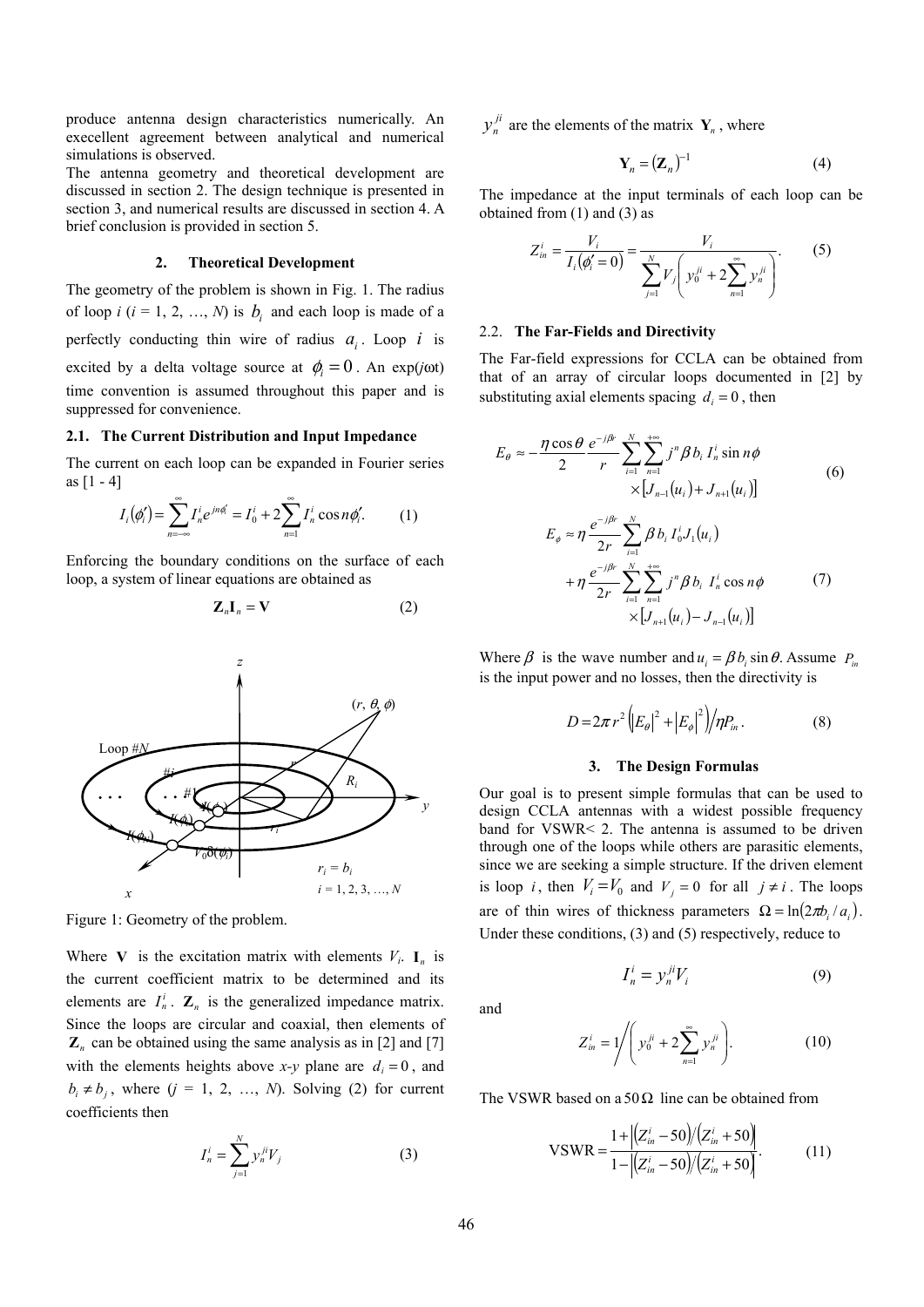The antenna bandwidth for VSWR< 2 can be computed using  $(4)$ ,  $(10)$  and  $(11)$ .

#### 3.1. **The CCLA**

The design steps for the broadband CCLA can be summarized as follows:

1) The design starts with a single resonant circular loop antenna (An#1) of radius  $b_0$ . This antenna is driven by 50Ω line at the resonance frequency  $f_0$ . The thickness parameter for the loop is  $\Omega = 10$  and at the resonance frequency,  $b_0$  is obtained as

$$
b_0 = c_0 / 2\pi f_0 \tag{12}
$$

Where  $c_0$  is the speed of light in free space.

2) A parasitic loop with radius  $b_{-1} < b_0$  is added to An#1 to obtain a 2-elements CCLA (An#2). To determine the value of  $b_{-1}$  for maximum possible bandwidth, the bandwidth for  $VSWR \leq 2$  is computed for An#2 using (9)  $-$  (11) as a function of  $b_{-1}$  in the range  $b_{-1} < b_0$  taking  $\Omega$  = 10 for both elements. The variation of bandwidth against  $b_{-1}$  is displayed in Fig. 2. The radius  $b_{-1}$  for maximum bandwidth can be found from Fig. 2 as  $b_{-1} = 0.774$   $b_0$ . In terms of  $f_0$ 



Figure 2: Variation of the bandwidth of a 2-element CCLA with  $b_{-1}$ .

3) A second parasitic loop with radius  $b_{+1} > b_0$  is added to the An#2 to obtain a 3-elements CCLA (An#3). The bandwidth for  $VSWR \le 2$  is re-computed using  $(9)$  -  $(11)$ for An#3 as a function of  $b_{+1}$  in the range  $b_{+1} > b_0$  with  $\Omega$  = 10 for all three elements and keeping  $b_0$  and  $b_{-1}$  at their previous values. The variation of bandwidth against  $b_{+1}$  is displayed in Fig. 3. In this case, the value for  $b_{+1}$ that gives best bandwidth for An#3 is  $b_{+1} = 1.196$   $b_0$  as can be seen from Fig. 3, then

$$
b_{+1} = 1.196 c_0 / 2\pi f_0. \tag{14}
$$

4) A 4-elements CCLA (An#4) is obtained by adding a third parasitic loop with radius  $b_{+2} > b_{+1}$  to An#3. Similarly as above, the bandwidth for VSWR< 2 is recomputed using (9) - (11) for An#4 as a function of  $b_{+2}$ in the range  $b_{+2} > b_{+1}$  keeping  $b_{+1}$ ,  $b_0$  and  $b_{-1}$  at their previous values with  $\Omega = 10$  for all elements. In this case, the value for  $b_{+2}$  that gives best bandwidth for An#4 is  $b_{+2} = 2.83$   $b_0$  as clear from Fig. 4 and can be written as

$$
b_{+2} = 2.83 c_0 / 2\pi f_0.
$$
 (15)



Figure 3: Variation of the bandwidth of a 3-element CCLA with  $b_{+1}$ .



Figure 4: Variation of the bandwidth of a 4-element CCLA with  $b_{+2}$ .

- 5) More elements can be added with radii less than  $b_{-1}$  or greater than  $b_{+2}$  in a similar manner as in 2) to 4). However, the best bandwidth using this technique is determined mainly by the first four elements of radii  $b_1$ ,  $b_0$ ,  $b_{+1}$ ,  $b_{+2}$ . Additional elements may be used to improve the *VSWR* around center frequency or increase the directivity. The outer element gives bandwidth > 16% in the range  $1.9 < b_{+2}/b_0 < 4$  as shown in Fig.4. Larger  $b_{+2}$  increases the size and directivity of the antenna. So,  $b_{+2}$  can be adjusted according to the size, directivity, and bandwidth requirements. Adding more elements may improve the directivity within the required bandwidth. However, this will increase the size of the antenna.
- 6) The center frequency of the antenna can be skewed to the right or left by scaling the dimensions of the antenna to the required frequency.

The procedure described in the above steps 1) to 6) indicates that when an element is added in each step,  $(9) - (11)$  are used to re-calculate the current distribution, input impedance,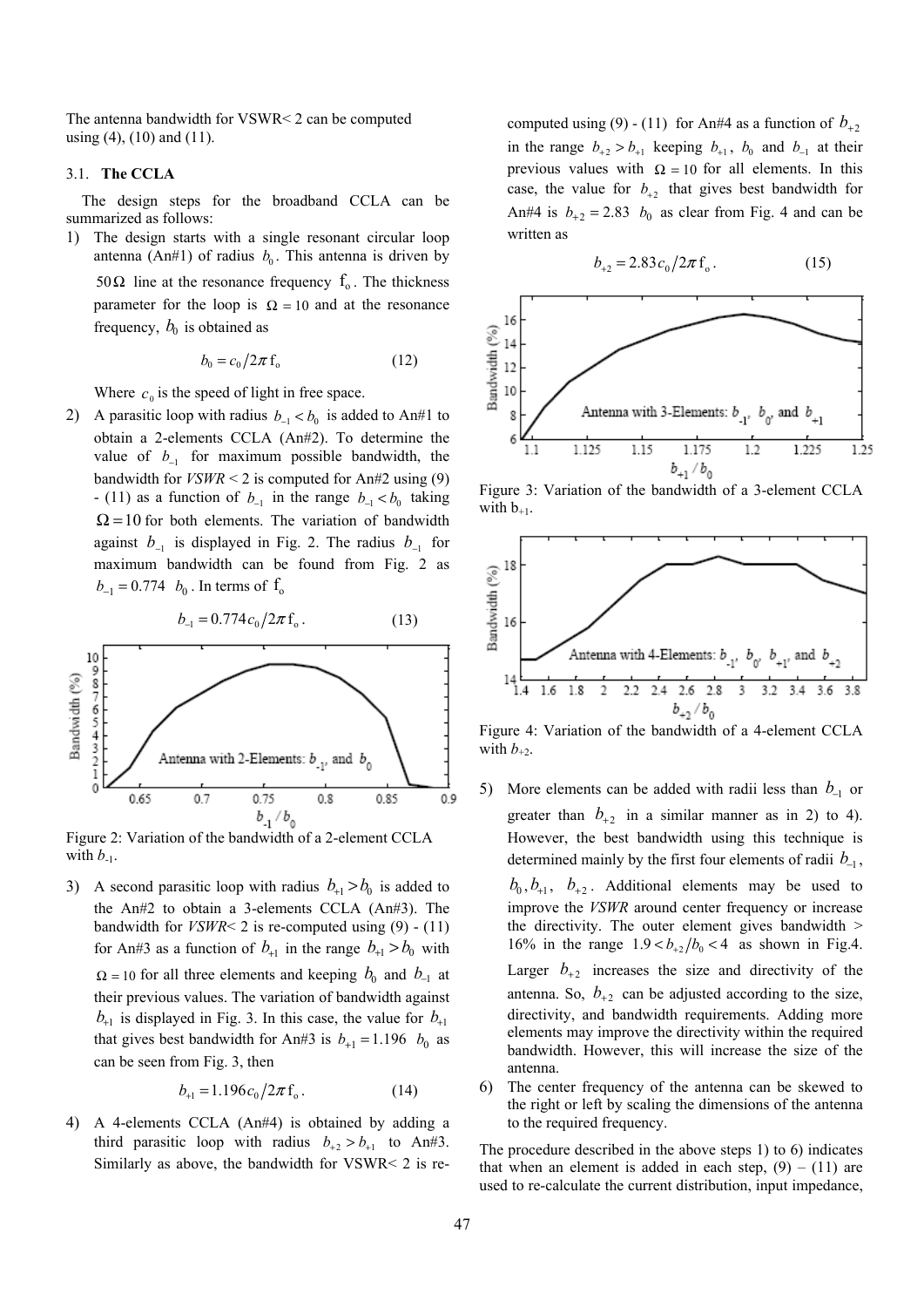VSWR and bandwidth. This is necessary because these parameters depends on the number of elements and their dimensions. Various CCLAs are designed for best bandwidths using the design procedure listed in 1) to 6) steps. The optimal bandwidth for antennas with dimensions relative to the driven element are summarized in Table 1. The bandwidth for  $N = 4, 5$ , and 6 elements are nearly the same as shown in Table 1, which indicates that there is no significant improvement in the VSWR when *N* exceeds 4 elements. The computed VSWR for the first five antennas in Table 1 are plotted in Fig. 5 as a function of relative frequency  $f/f<sub>o</sub>$ . The VSWR for a single loop is also superimposed to compare with multi-element antenna behavior. The VSWR  $= 2.0$  line is added to Fig. 5 to indicate desired operating bands.

Table 1: Sizes of different CCLA for best bandwidths.

| <b>BW</b><br>$(\%)$ |               |              |           |                                                           |                            |                                                                                |  |  |  |  |  |
|---------------------|---------------|--------------|-----------|-----------------------------------------------------------|----------------------------|--------------------------------------------------------------------------------|--|--|--|--|--|
|                     |               |              |           | driven element (b/ $b_0$ ) where $b_0 = c_0/2\pi f_0$ and |                            |                                                                                |  |  |  |  |  |
|                     | $\Omega = 10$ |              |           |                                                           |                            |                                                                                |  |  |  |  |  |
|                     | $b_{-2}/b_0$  | $b_{-1}/b_0$ | $b_0/b_0$ | $b_{+1}/b_0$                                              | $b_{+2}/b_0$               | $b_{+3}/b_0$                                                                   |  |  |  |  |  |
| 9.61                |               | 0.774        | 1.0       |                                                           |                            |                                                                                |  |  |  |  |  |
| 16.9                |               | 0.774        | 1.0       | 1.196                                                     |                            |                                                                                |  |  |  |  |  |
| 18.3                |               | 0.774        | 1.0       | 1.196                                                     | 2.83                       |                                                                                |  |  |  |  |  |
| 18.3                | 0.236         | 0.774        | 1.0       | 1.196                                                     | 2.83                       |                                                                                |  |  |  |  |  |
| 18.4                | 0.236         | 0.774        | 1.0       | 1.196                                                     | 2.83                       | 3.019                                                                          |  |  |  |  |  |
|                     |               |              |           |                                                           |                            |                                                                                |  |  |  |  |  |
|                     |               |              |           |                                                           | Single Loop                |                                                                                |  |  |  |  |  |
|                     |               |              |           |                                                           |                            |                                                                                |  |  |  |  |  |
|                     |               |              |           |                                                           |                            |                                                                                |  |  |  |  |  |
|                     |               |              |           | O                                                         |                            |                                                                                |  |  |  |  |  |
|                     |               |              |           |                                                           |                            |                                                                                |  |  |  |  |  |
|                     |               |              |           |                                                           |                            |                                                                                |  |  |  |  |  |
|                     |               |              |           |                                                           |                            |                                                                                |  |  |  |  |  |
|                     |               |              |           |                                                           |                            |                                                                                |  |  |  |  |  |
|                     |               |              |           |                                                           |                            |                                                                                |  |  |  |  |  |
|                     |               |              |           |                                                           |                            |                                                                                |  |  |  |  |  |
|                     |               |              |           |                                                           |                            |                                                                                |  |  |  |  |  |
|                     |               |              |           |                                                           |                            |                                                                                |  |  |  |  |  |
|                     |               |              |           |                                                           |                            |                                                                                |  |  |  |  |  |
|                     |               |              |           |                                                           |                            |                                                                                |  |  |  |  |  |
|                     |               |              |           |                                                           |                            |                                                                                |  |  |  |  |  |
|                     |               |              |           |                                                           |                            |                                                                                |  |  |  |  |  |
|                     |               |              |           |                                                           |                            |                                                                                |  |  |  |  |  |
|                     |               |              |           |                                                           |                            | 1.12                                                                           |  |  |  |  |  |
|                     |               |              |           |                                                           |                            |                                                                                |  |  |  |  |  |
|                     | 0.88          | 0.92         | 0.96      | $VSWR = 2.0$<br>1                                         | 1.04<br>$f/f$ <sub>o</sub> | 2-Elements CCLA<br>-Elements CCLA<br>-Elements CCLA<br>5-Elements CCLA<br>1.08 |  |  |  |  |  |

Figure 5: Comparison of VSWR for best bandwidth of different CCLAs with that of a single loop. The thickness parameter for each loop is  $\Omega = 10$ .

# 3.2. **The CCLA Backed with a Ground Plane**

When the CCLA is backed with a perfectly conducting ground plane as shown in Fig. 6, the ground plane will affect the current distribution and the antenna characteristics. We assume that the ground plane is a square in shape of side *W* and the spacing between it and the CCLA is *d* . A spacer of a honeycomb dielectric can be inserted between the ground plane and CCLA to support the structure of the antenna. The

dielectric constant of this dielectric is  $\varepsilon_r \approx 1$  at microwave frequencies. When the side of the ground plane *W* satisfies both of the conditions:  $W > 5b$  and  $W > 1.5d$ , where *b* is the radius of the outer loop, it can be considered approximately infinite with respect to the loops [7]. In this case the image theory can be applied and the system of linear equations govern the current coefficients in (2) are

$$
\begin{bmatrix} \mathbf{Z}_{n}^{ss} & \mathbf{Z}_{n}^{sm} \\ \mathbf{Z}_{n}^{ms} & \mathbf{Z}_{n}^{mm} \end{bmatrix} \begin{bmatrix} \mathbf{I}_{n}^{s} \\ \mathbf{I}_{n}^{m} \end{bmatrix} = \begin{bmatrix} +\mathbf{V} \\ -\mathbf{V} \end{bmatrix}
$$
 (16)

where *s* for the loops and *m* for images of the loops. Since  $\mathbf{Z}_n^{ss} = \mathbf{Z}_n^{mm}$ ,  $\mathbf{Z}_n^{ms} = \mathbf{Z}_n^{ms}$  and  $\mathbf{I}_n^m = -\mathbf{I}_n^s$ , then (16) reduces to

$$
\left(\mathbf{Z}_{n}^{ss}-\mathbf{Z}_{n}^{sm}\right)\mathbf{I}_{n}^{s}=\mathbf{V}.
$$
 (17)

The elements of  $\mathbb{Z}_n^{ss}$  and  $\mathbb{Z}_n^{sm}$  can be obtained using the same procedure followed for  $\mathbf{Z}_n$  in (2) with  $d_i = d$  for the loops and  $d_i = -d$  for the images. Once  $I_n^s$  is determined from (17), then characteristics of the CCLA backed with a ground plane can be obtained. The far-fields components in this case can be obtained by superimposing fields from the loops and their images.



Figure 6: Geometry of the CCLA backed with a conducting ground plane.

The far-fields components from the loops and their images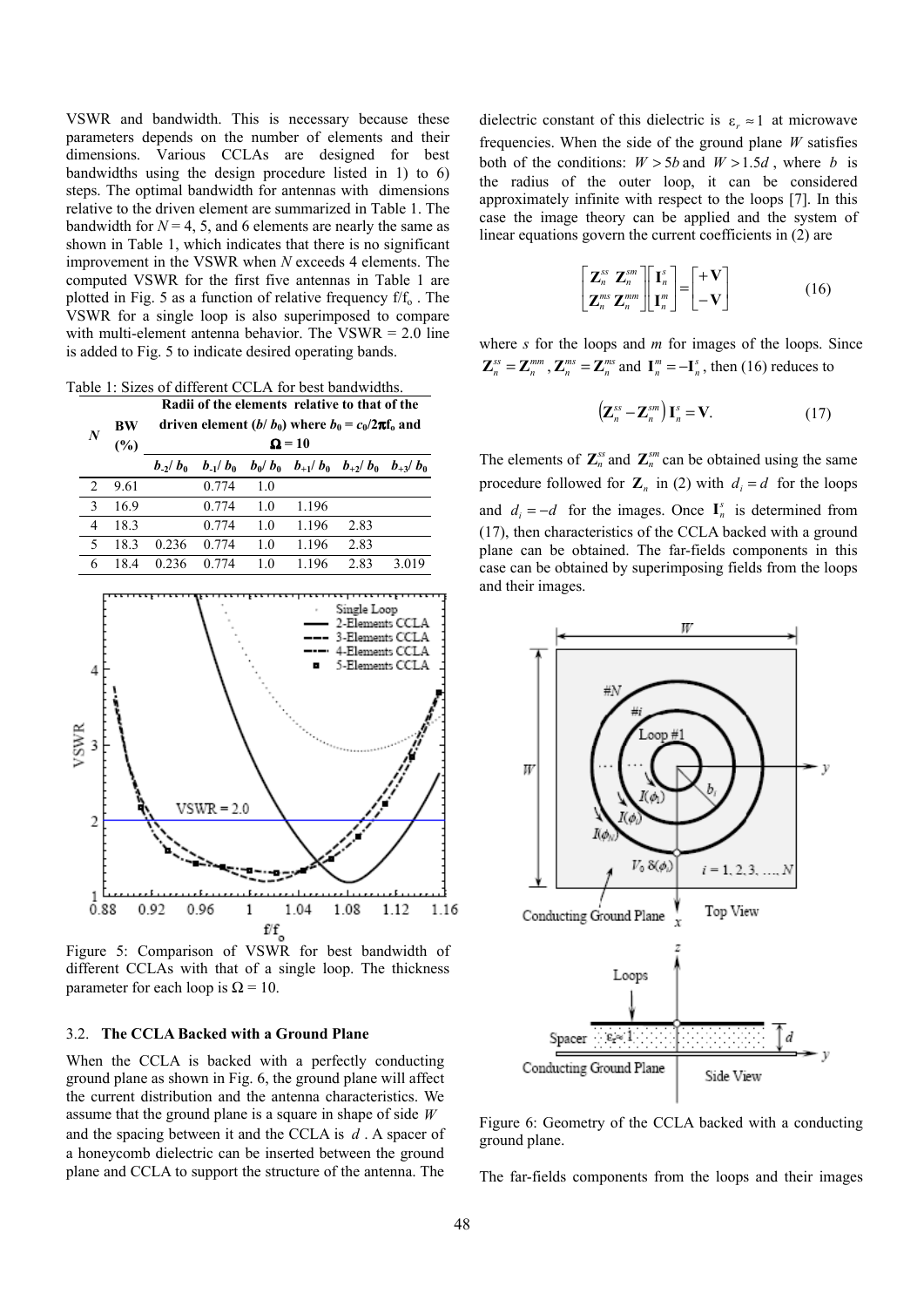can be obtained in a similar manner as in (6)and (7), then for CCLA above the ground plane the far-fields components are

$$
H_{\theta} \approx -j\sin(\beta d \cos \theta) \frac{e^{-j\beta r}}{r} \sum_{i=1}^{N} \beta b_{i} I_{0}^{i} J_{1}(u_{i})
$$
  
\n
$$
-j\sin(\beta d \cos \theta) \frac{e^{-j\beta r}}{r} \sum_{i=1}^{N} \sum_{n=1}^{+\infty} j^{n} \beta b I_{n}^{i}
$$
(18)  
\n
$$
\times [J_{n+1}(u_{i}) - J_{n-1}(u_{i})] \cos n\phi
$$
  
\n
$$
H_{\phi} \approx -j\cos\theta \sin(\beta d \cos \theta) \frac{e^{-j\beta r}}{r}
$$
  
\n
$$
\times \sum_{i=1}^{N} \sum_{n=1}^{+\infty} j^{n} \beta b_{i} I_{n}^{i}
$$
(19)  
\n
$$
\times [J_{n-1}(u_{i}) + J_{n+1}(u_{i})] \sin n\phi
$$

where  $u_i = \beta b_i \sin \theta$ . The directivity and VSWR of the CCLA backed with a ground plane can be obtained from (8) and (11) using  $(16) - (19)$  respectively.

The analysis shows that a 3-elements CCLA backed with a ground plane as shown in Fig. 6 can give a broadband characteristics with high directivity. In this case, the radii are  $b_{-2}$ ,  $b_{-1}$  and  $b_0$  and  $d$  is the antenna height above the ground plane. Taking  $b_0$  as a driven element, the radii for the best bandwidth are:

$$
\begin{cases}\nb_0 = c_0 / 2\pi f_0, b_{-1} = 0.832b_0, b_{-2} = 0.678b_0 \\
d = 1.038b_0\n\end{cases}.
$$
\n(20)

The VSWR for the CCLA of dimensions given in (20) is shown in Fig. 7 as a function of normalized frequency  $f/f_0$  for different thickness parameters. The thickness parameters of the loops have a significant effect on the VSWR and bandwidth of the CCLA as can be seen from Fig. 7. Small changes in the thickness parameter may results in a significant bandwidth variation.



Figure 7: VSWR for 3-element CCLAs backed with a ground plane. The height above the plane is  $d = 1.0384b_0$ .

#### **4. Numerical Results**

This section presents results with discussion for CCLAs in the UHF and microwave frequency bands using the formulation obtained in the previous sections. Both the bandwidth and the radiation characteristics for different

#### CCLAs are discussed.

#### 4.1. **CCLA for Broadband UHF Applications**

The CCLA can be designed for far-field RFID applications as a reader antenna. Referring to Fig. 5, the 4-elements CCLA gives a fractional bandwidth of 18.3% within the range  $0.916 \le f/f_0 \le 1.101$ , while 3-element CCLA gives a fractional bandwidth of 16.9%. These antennas can be designed to cover all the frequency bands for UHF RFID applications, which are extended from 840 MHz to 960 MHz. By choosing  $f_0 = 900$  MHz, the frequency band satisfies VSWR  $\leq$  2 for 4-elements antenna is 825 MHz  $\leq$  f  $\leq$  991 MHz. The radius of the driven element at 900 MHz from (12) is  $b_0$  = 5.3 cm and the other elements can be computed using (13) - (15). The radii for the different CCLAs for the best bandwidth (BW) are summarized in Table 2 with the minimum directivity  $D_{\min}$  in each band.

Table 2: Different CCLAs in the UHF RFID bands.

| $\boldsymbol{N}$ | $D_{\min}$<br>(dB) | BW    | in<br>Radii<br>of the elements<br>cm(Thickness parameter for all<br>(MHz) elements is $\Omega$ = 10) |          |       |          |          |          |
|------------------|--------------------|-------|------------------------------------------------------------------------------------------------------|----------|-------|----------|----------|----------|
|                  |                    |       | $b_{-2}$                                                                                             | $b_{-1}$ | $b_0$ | $b_{+1}$ | $b_{+2}$ | $b_{+3}$ |
|                  | 3.5                | 93.6  |                                                                                                      | 4.1      | 5.3   |          |          |          |
| 3                | 39                 | 153.3 |                                                                                                      | 4.1      | 5.3   | 6.34     |          |          |
| 4                | 5.2                | 166.2 |                                                                                                      | 4.1      | 5.3   | 6.34     | 15       |          |
| 5                | 5.2                | 165.8 | 1.25                                                                                                 | 4.1      | 5.3   | 6.34     | 15       |          |
| 6                | 55                 | 1670  | 1 25                                                                                                 | 4.1      | 5.3   | 6.34     | 15       |          |



Figure 8: VSWR and directivity of broadband CCLAs.

The VSWR and directivity for 2-, 3- and 4-elements CCLA are computed and displayed in Fig. 8 as a function of frequency. The results for the 3-elements case using AN-SOF software is also obtained and displayed in Fig. 8 to check the analytical results. Both the analytical results and that from AN-SOF are in excellent agreement. Furthermore, Fig. 8 shows that the bandwidth of the 3- and 4-elements antennas covers the whole UHF RFID frequency band (840-960) MHz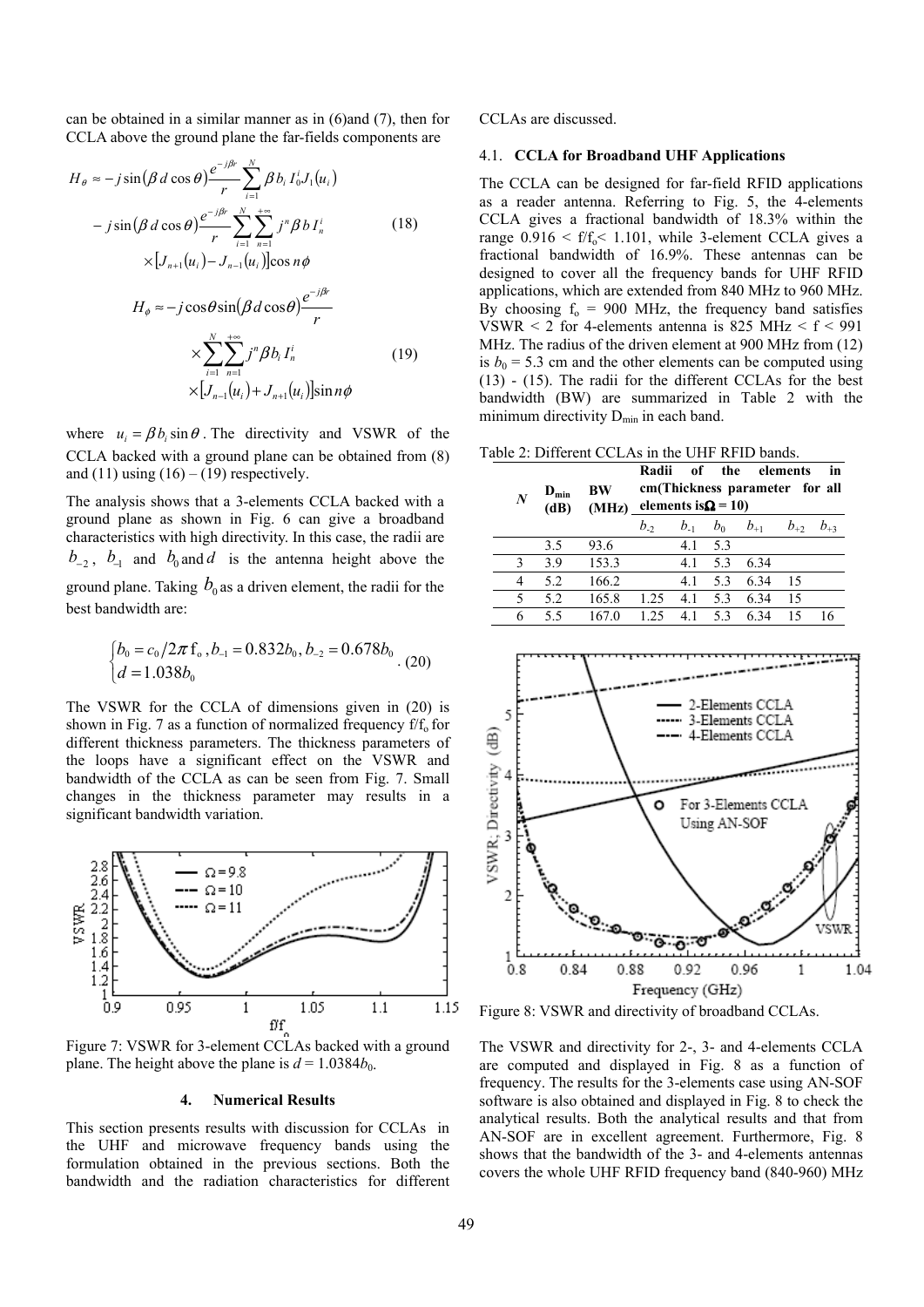and the minimum directivities in this band for the 3-elements and 4-elements antennas are about 3.9 dB and 5.2 dB respectively. The directivity for 4-elements CCLA can be increased over 6 dB by adjusting the size of the outer element. In fact, the radius of the outer element  $b_{+2}$  has a wide range of choices based on the required directivity, antenna size, and bandwidth as shown in Fig. 9. Moreover, Fig. 9 shows that, the directivity is nearly stable in the band (840-960) MHz for values of  $b_{+2}$  extending from 7 cm to 22 cm. For the range 26 cm  $\lt b_{+2}$   $\lt$  30 cm, the directivity at 960 MHz decreases to less than 3 dB while it is above 3.8 dB at 840 MHz.



Figure 9: The effect of  $b_{+2}$  on the directivity and bandwidth of 4-elements CCLA.



Figure 10: Radiation patterns of the 3-elements CCLA at 900 MHz.



MHz.

The radiation patterns at 900 MHz for 3-elements and 4 elements CCLA of dimension given in Table 2 are displayed

in Figs. 10 and 11 respectively. The general shape of the pattern for both antennas is similar to that of the resonant single loop antenna. However, the beam-width of the 3 elements antenna is wider than that of 4-elements. The halfpower beam-width (HPBW) and the maximum directivity (D) in the forward direction for both antennas and their dimensions are shown in Table 3.

Table 3: Radiation patterns of 3- and 4-elements CCLA at 900 MHz

|           |          | <b>HPBW</b> in |                                                 | <b>Radii of the elements</b> |                   |          |          |  |
|-----------|----------|----------------|-------------------------------------------------|------------------------------|-------------------|----------|----------|--|
| $N_{\rm}$ | $D$ (dB) |                | planes                                          |                              | (c <sub>m</sub> ) |          |          |  |
|           |          |                | $\phi = 0^{\circ}$ $\phi = 90^{\circ}$ $b_{-1}$ |                              | b <sub>0</sub>    | $b_{+1}$ | $b_{+2}$ |  |
|           | 3.92     | $111^\circ$    | $81^\circ$                                      | 41                           | 53                | -634     |          |  |
|           | 535      | $73^\circ$     | $75^{\circ}$                                    | 41                           | 53                | -6.34    |          |  |

# 4.2. **CCLA Backed with Ground Plane at Microwave Frequencies**

The parameters and dimensions for designing a 3-elements CCLA backed with a finite conducting ground plane are determined in section 3.2. Referring to Fig. 7, this antenna gives a fractional bandwidth of 19.6% within the range 0.926  $\langle f|f_0 \rangle \langle 1.122$ . By choosing  $f_0 = 2.45$  GHz, the frequency range in MHz for VSWR  $\leq$  2 can be obtained as 2.27 GHz  $\leq$  $f \leq 2.75$  GHz. From (20), the radius of the driven element at 2.45 GHz is  $b_0$  =19.5 mm and the other elements are:  $b_{-1}$ =16.1 mm,  $b_2$  =13.2 mm and  $d = 20.2$  mm. The directivity, VSWR and the radiation pattern of the antenna are displayed in Figs. 12 and 13 respectively. The results for the VSWR using AN-SOF software are also obtained and displayed in Fig. 12 to check the analytical results. The analytical results and that from AN-SOF are in excellent agreement.



Figure 12: Directivity and VSWR for the 3-elements CCLA backed with ground plane with  $b_{-2}$  = 13.2 mm,  $b_{-1}$  = 16.1 mm,  $b_0$  = 19.5 mm, *d* = 20.2 mm, and  $\Omega$  = 9.8.

The CCLA backed with ground plane gives a stable directivity of about 9.15 dB over the entire bandwidth of interest. Using the conditions discussed in section 3.2*,* the ground plane of side  $W = 26.5$  cm can be considered as an infinite ground plane to the loops. It is obvious that the radiation pattern of the CCLA backed with a ground plane to be unidirectional as shown in Fig. 13. The HPBW in the plane of  $\phi = 0^{\circ}$  is 77.9° and in the plane  $\phi = 90^{\circ}$  is 67.3°. The bandwidth for  $VSWR < 2$  and dimensions of the CCLA backed with a ground plane at 2.45 GHz and 5.8 GHz are shown in Table 4.